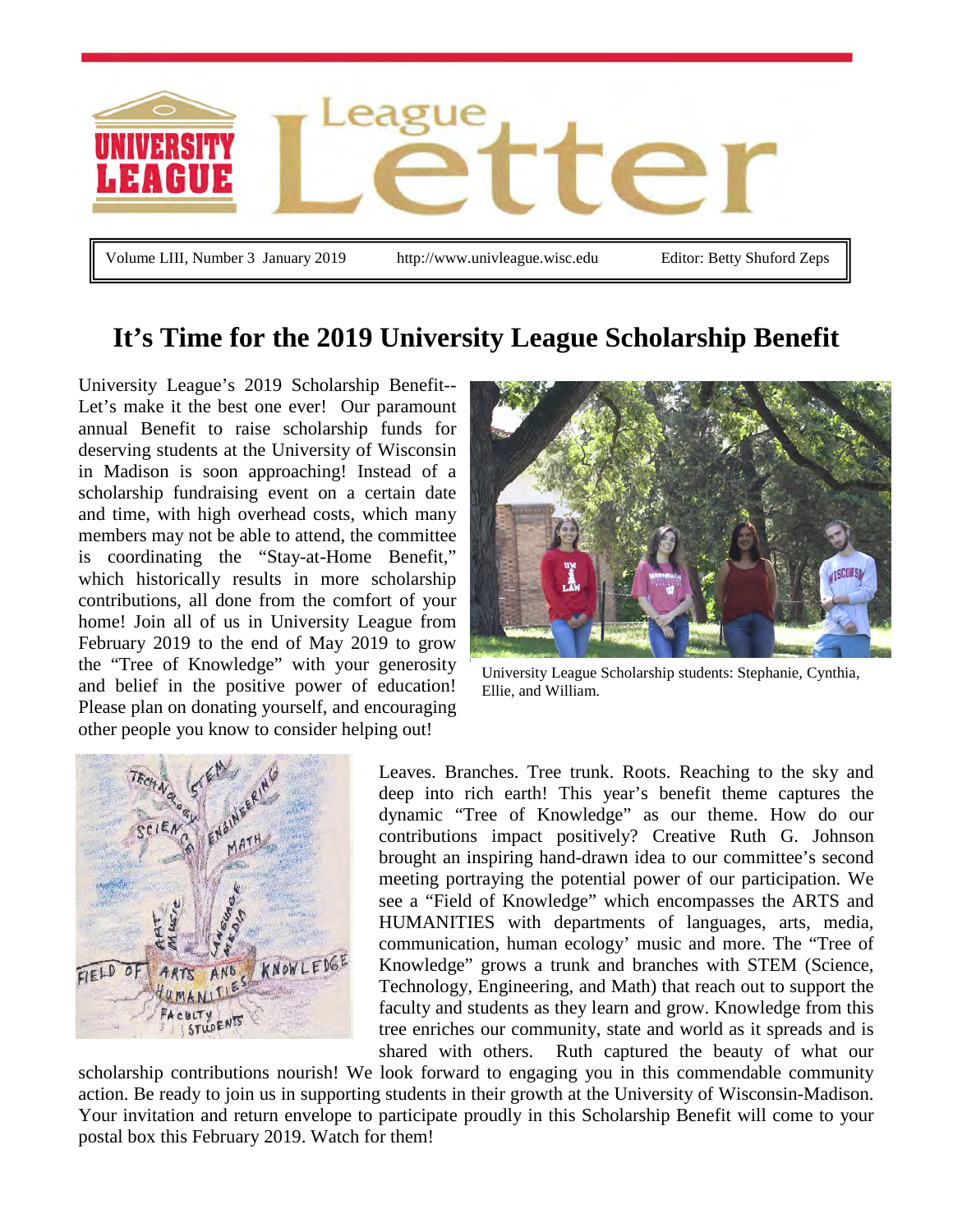# **From the President's Desk**

Happy New Year everyone!

The New Year brings much excitement and anticipation to the University League. Our annual Stayat-Home Scholarship Benefit is just around the corner, and we are all anticipating another recordbreaking event. In February 2018, University League members donated \$16,140 to the General Scholarship Fund through the annual Stay-at-Home Scholarship Benefit. With 100% participation, we can exceed that total! The University League General Scholarship Fund supports the UW-Madison's 11 Colleges and Schools plus Adult and Career Services. Together, let's continue the University League tradition of giving to the University of Wisconsin-Madison.

The Scholarship Benefit Committee, Benefit Director Judy Stevenson, and UW-Madison scholarship recipients have all joined hands in creating an original and persuasive invitation for you to make a donation, large or small, to this year's Scholarship Benefit. See page 1 for more details. We welcome your participation.

As we mentioned in our comments last month, one of the focus areas of the Long Range Planning and Policy (LRPP) Committee this year is technology. Many people have shared the idea of forming a Technology Interest Group. The goal of LRPP is to define members readiness to use the tools of technology (computers, laptops, tablets, smartphones), and any membership needs to improve individual access to technology. The Technology Knowledge Survey was first distributed at the Board of Directors Meeting in December. We have included the Technology Knowledge Survey on pages 5-8 of this newsletter. Please take the Survey from the middle of the newsletter to send it. As soon as the online version of the survey is available, an email will be sent to all members who then may prefer to complete the survey on line. We urge everyone to complete the Survey and return it by **February 8th** electronically or mail to: Barbara Rogers, The University League, Inc., P.O. Box 506 Madison, WI 53705-0064

Our heartfelt thanks to all for your continuing service and participation in the University League.



*Adelante (Forward), Theresa Calderon*

The Spanish Reading/ Literature Group meets at the Sequoya Library the first and third Thursday of the month, September through May. New participants are encouraged to attend.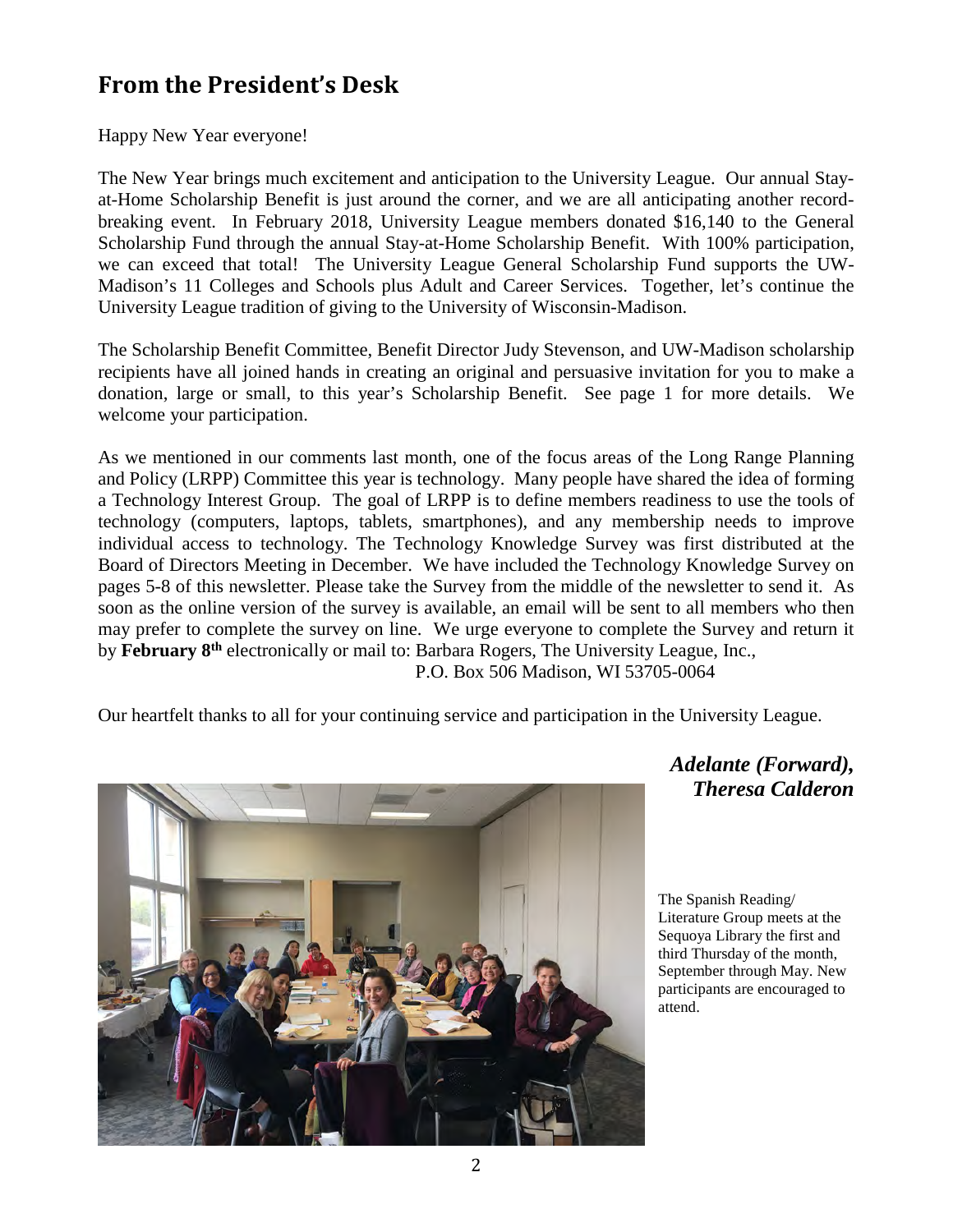## **UNIVERSITY LEAGUE EVENT**

### **New Member Coffee—October 3, 2018**

The New Member coffee, an annual affair to acquaint new members with the various events that the University League offers and Interest Groups they are able to join, was held at Kathleen Murphy Sherry's home on October 3.



### **University League Coffee Cake**

1 yellow cake mix, NOT BUTTER RECIPE **Filling** 3 large eggs 1 1/4 cups brown sugar 3/4 cup vegetable oil 1 tablespoon cinnamon 1 8 oz. package of sour cream (Mix together)

#### **Glaze**

2 cups powdered sugar 3 tablespoons milk 1 teaspoon vanilla Mix the above together until smooth; you can always add more milk if necessary.

#### **Directions**

In large bowl, combine cake mix, eggs, vegetable oil and sour cream. Beat at medium speed until well blended. Spread half of mixture in greased 9 by 13 pan. Sprinkle the filling evenly over the bottom layer. Gently spread the other half of cake mixture over the filling.Bake for 35 minutes at 350 ° Let cool for 5 minutes and then poke holes (gently) with a fork all over the cake. Pour the mixed glaze over the cake and let cool.



Some of the members who attended enjoying their brunch

Those attending were treated to coffee, tea and a luscious coffee cake baked by Pat Feltskog. She has replied to several requests with this recipe.



Even the household dog enjoyed meeting the League's new members.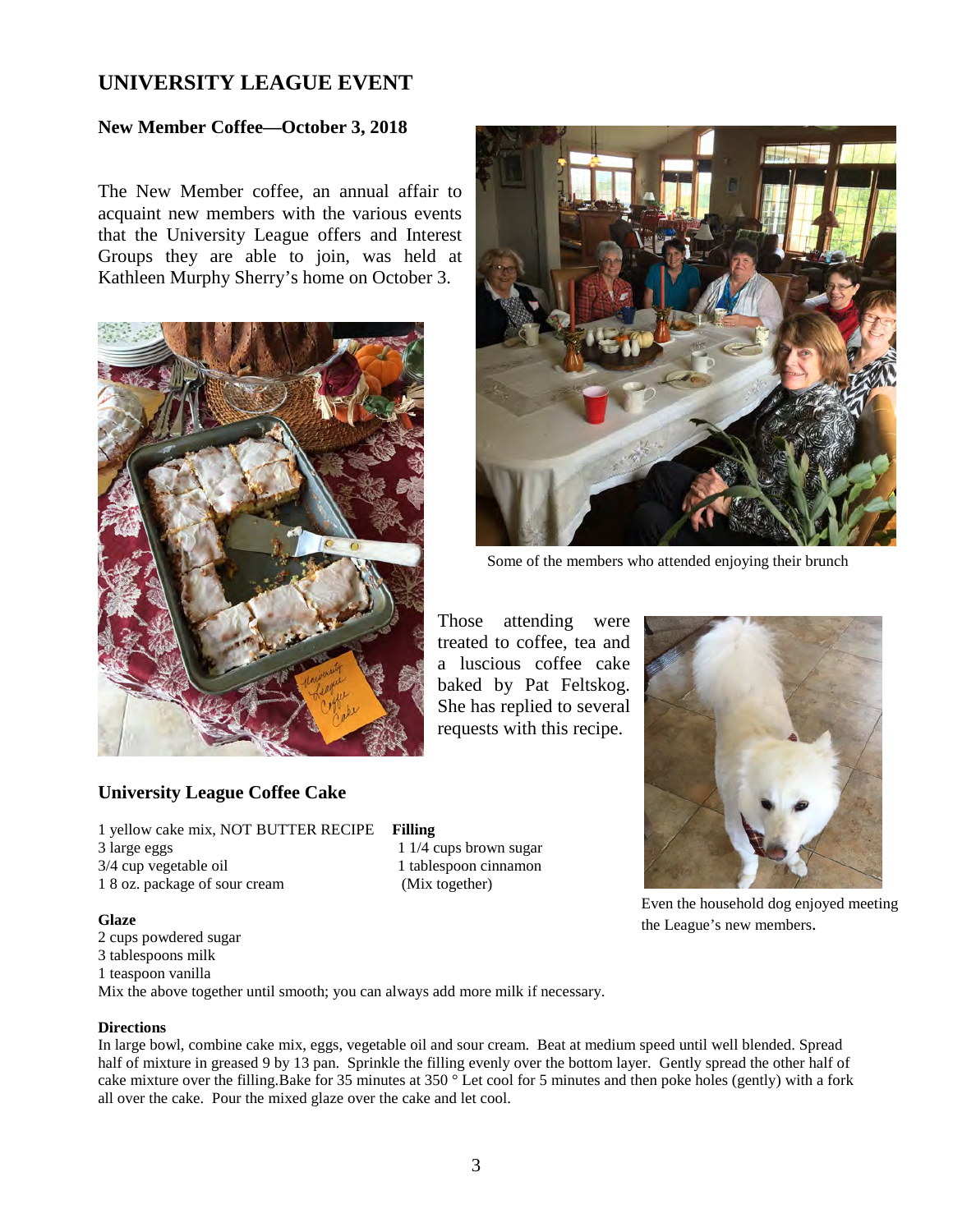### **IN MEMORIAM**

**Elinor Anita Zach.** We are saddened to announce the passing of Elinor Zach on Monday, November 19, 2018. Not only was Elinor very active in all aspects of the University League, serving as the League's president from 2003-2004, she especially enjoyed the Antiques, Foreign Foods and Gardening Interest Groups, and volunteering with UW-Hospital Services. Whenever she was asked to take a leadership role on any of our committees such as Mailing, Membership, or Planning, Elinor graciously pitched right in. Not only will the League miss her service, we will miss her happy smile and generous demeanor. We offer our sincerest condolences to her family: her sister, Kathryn Harrington, and her children, Lorna, Rudolph, Randolph and Kristina. Elinor was preceded in death by her husband, Richard Zach, who was also a League member.





**Mary Willmert Anderson.** Mary Anderson passed away peacefully on October 29, 2018, following a brief illness. Mary was a long-time League member, and for many years was president of the Madison Friends of International Students. She was a talented artist who worked as an interior designer until two years before her death. In addition to her professional work, Mary was a lifelong volunteer with children and school activities, and in her latest years in Madison at the Agrace Hospice Thrift Shop. Even though she moved to Minnesota about a year ago, she kept her membership active with the University League. We send our sympathy to her children: Robert, Kathleen, David, Susan, and their families.

**Helen Catherine Lodge.** Helen Lodge died peacefully on Wednesday afternoon, November 14, 2018, in her apartment at Oakwood Village University Woods. She was active in University League and many other service organizations, including volunteering at Head Start and teaching English to spouses of international scholars at the University. She became an enthusiastic birdwatcher, and helped found the University League birding group with Libby Lewis and Annetta Rosser nearly 60 years ago. She loved the daily cultural programs at Oakwood, and participated in the many other wideranging activities including exercise classes and hiking. She will be missed. She leaves three children: Keith of Duluth, MN, Alison Shambrook of Durham, United Kingdom, and Timothy of Minneapolis, Minnesota.



NOTE: Pages 5-8, Survey Tool for Technical Knowledge, have been eliminated in this website version of *The League Letter.* They were printed in the previously mailed newsletter. An online version will be available later.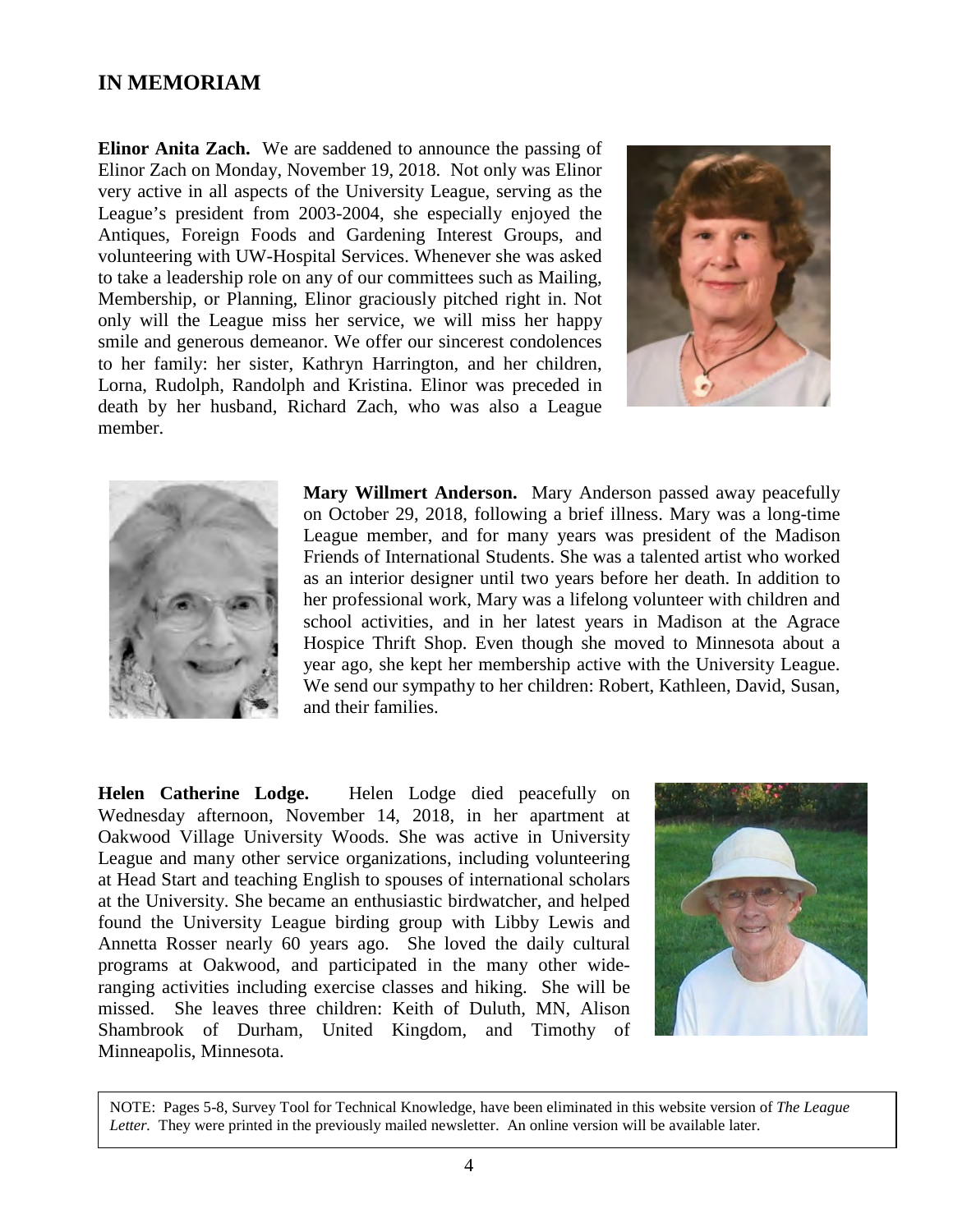#### **DONATIONS**

**Thank you for your generous donations to the University League Scholarship fund.** 

#### **DATES TO REMEMBER**

January 23, 2019: Editor's deadline for the next *League Letter* March 21, 2019: Spring Luncheon, "The Driftless Reader" March 21, 2019: Editor's deadline for the final *League Letter* May 8, 2019: Luncheon and Annual Meeting, "Vicars of Vegetables"

**NOTE:** A number of *League Letters* were returned to the Post Office following the December delivery. Please make sure that you have sent a change of address to the Membership Committee Chair (currently Kathleen Murphy Sherry, frostyfluffy@gmail.com or 831-7871).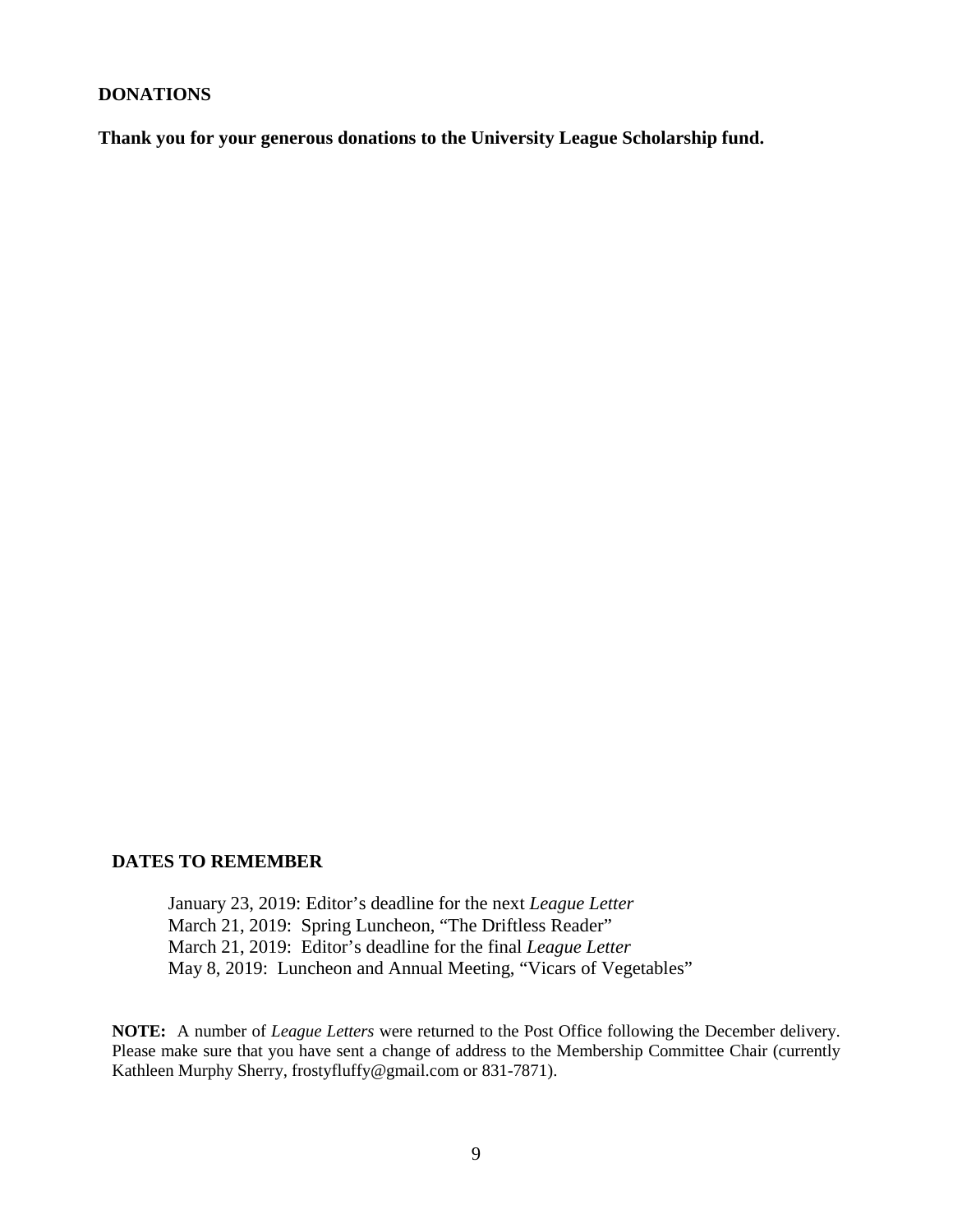# **News from the Interest Groups**

### **Art Interest Group—Diane Smidt**

On a rainy day in early November, the Art Interest Group, led by Kathy Knox and Diane Smidt, made a trip to Ephraim Faience Pottery in Lake Mills, WI.



The Interest Group watching and observing Kevin Hicks at work

As his interest in art grew, he ascertained a goal of creating a ceramic studio where he could merge the more traditional factoryproducing company with the more modern individual artist.

On this particular day, we were fortunate to observe Hicks demonstrate the throwing of a pot, standing at a wheel (more ergonomic). He referred to this first procedure as a "growing thing," the foundation or framework for which collaborating artists then bring life to the piece.



Hicks went on to discuss the chemistry involved in the making of their own glazes, their exploring new

trends, their accommodating differences, and so forth. But, most importantly, he stressed the acknowledgement of the artists' hands.

With as many as 500 seasonal pieces, some requiring three firings with the glazing, Hicks found himself in need of a second store, and found one in Cambria, California.

After 23 years in the business, Kevin Hicks continues to stay busy and continues to venture out as his interests change. Yet, he keeps his artists and keeps his faith in the idea of art as a collaborative effort!





Hicks is originally from Deerfield and has a business degree, but found an early interest in art as a kid who frequented the school art rooms after hours, enjoying the collaboration of artists working side by side.

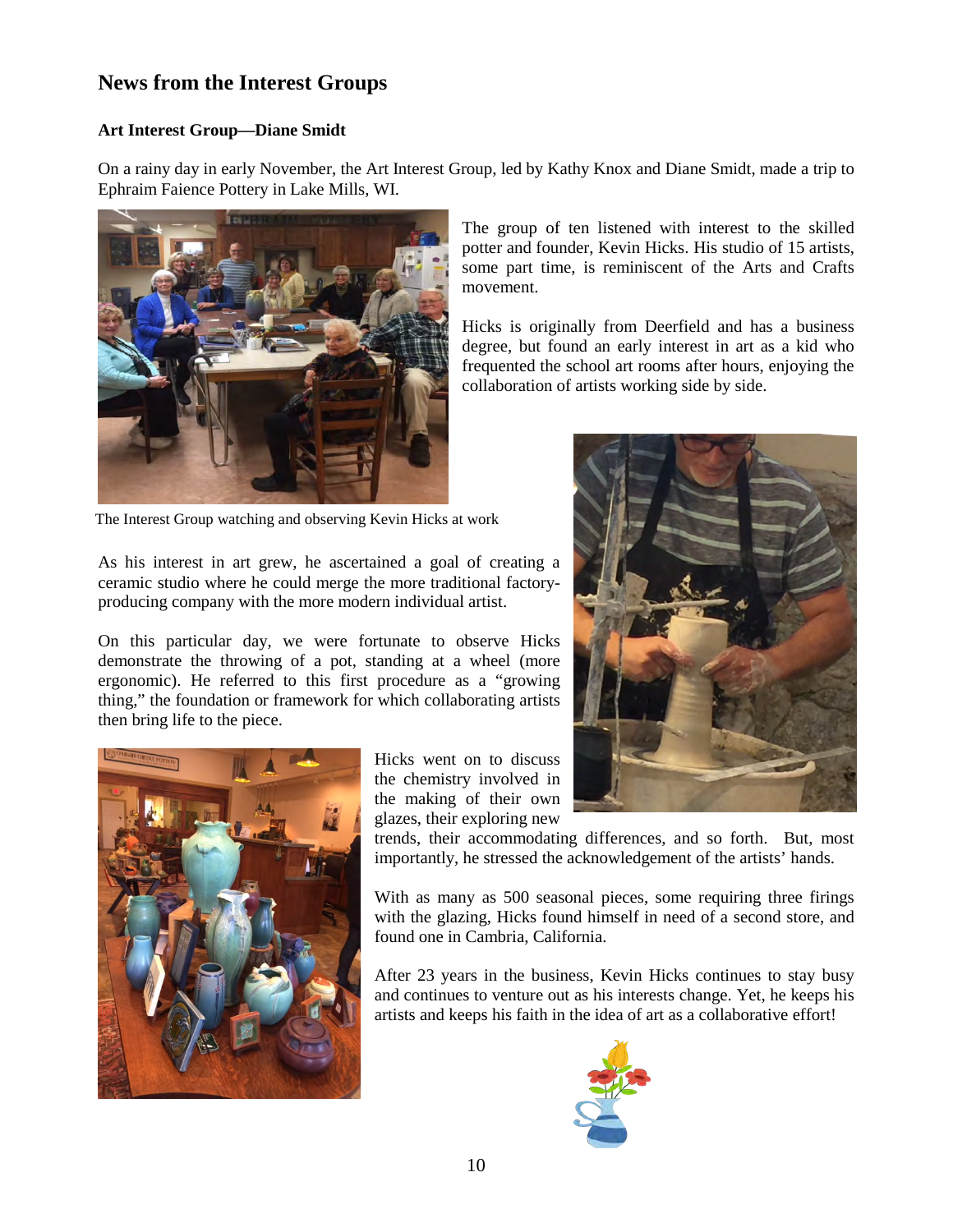#### **Antiques Group--Barbara Pillinger and Ruth G. Johnson**

The Antiques Group continues to thrive with a variety of engaging programs and occasional local trips throughout the Fall and Spring. Our long-time leaders, Barbara Pillinger, Norma Magnuson, and the Vogelsangs (Barbara and Bill), have "retired," and now our members take responsibility for planning and organizing each monthly program.

Such was the case in September; longtime member Karen Goebel organized



Drawing Room—Al Ringling Mansion

a delightful "Day in Olde Baraboo." The circus-oriented trip featured two main venues--the Al Ringling Mansion and the Al Ringling Theatre. The spectacular red stone mansion, built in 1905 for Al and Lou Ringling, is reminiscent of Mark Twain's home in Hartford, Connecticut. The features include original Tiffany windows and light fixtures, plus elegant period furnishings. Restoration is currently in process by private owners, and the artistry is both praiseworthy and authentic. What a unique opportunity to visit an early Wisconsin home in its original state!



Detail from the Al Ringling Theater restoration

After a tasty lunch at the Little Village Café (circa 1945), complete with red counter stools, we ventured forth to the Al Ringling Theatre to see the meticulous restoration to its original grandeur. Our tour included the golden lobby, the horseshoe foyers, and the grand auditorium. In addition, we had a chance to peek backstage to glimpse the unique historic dressing rooms, which have been host throughout the years to many theatrical groups and even Vaudeville. Later, we enjoyed a brief demonstration featuring the mighty Barton organ. The City of Baraboo uses the Ringling Theatre quite often for community events, movies, plays, and even high school graduation. Needless to say, a good time was had by all!

The next meeting, at Ruth G. Johnson's home on November 12, featured "folk art." Aleta Murray showed several of her old caricature dolls. Helen Lackore showed a wooden comical toy. Charlotte Burns displayed a complete set of very old pewter tea service pieces. Kay Jarvis-Sladky brought a painted iguana figurine that had other hidden figures painted on it. Judy Stang brought two long-ago little notebooks she found in a trunk that had poetry and beautiful writings in them. Fran Rall wore and displayed unique jackets made from scrap pieces of fabric. Carol White showed us some Christmas wreaths with a couple of dozen mini dolls in a circle all dressed up in costumes from Guatemala.

The above list is only a sample of what our members brought to the meeting. There were 18 enthusiastic members seated in a circle, sharing wonderful conversation about all folk art. Ruth Heinz brought luscious home made tarts and cookies for us to enjoy.



Display of the Ojibwa Indian beading as well as hand leather tanning exhibited by Ruth G. Johnson